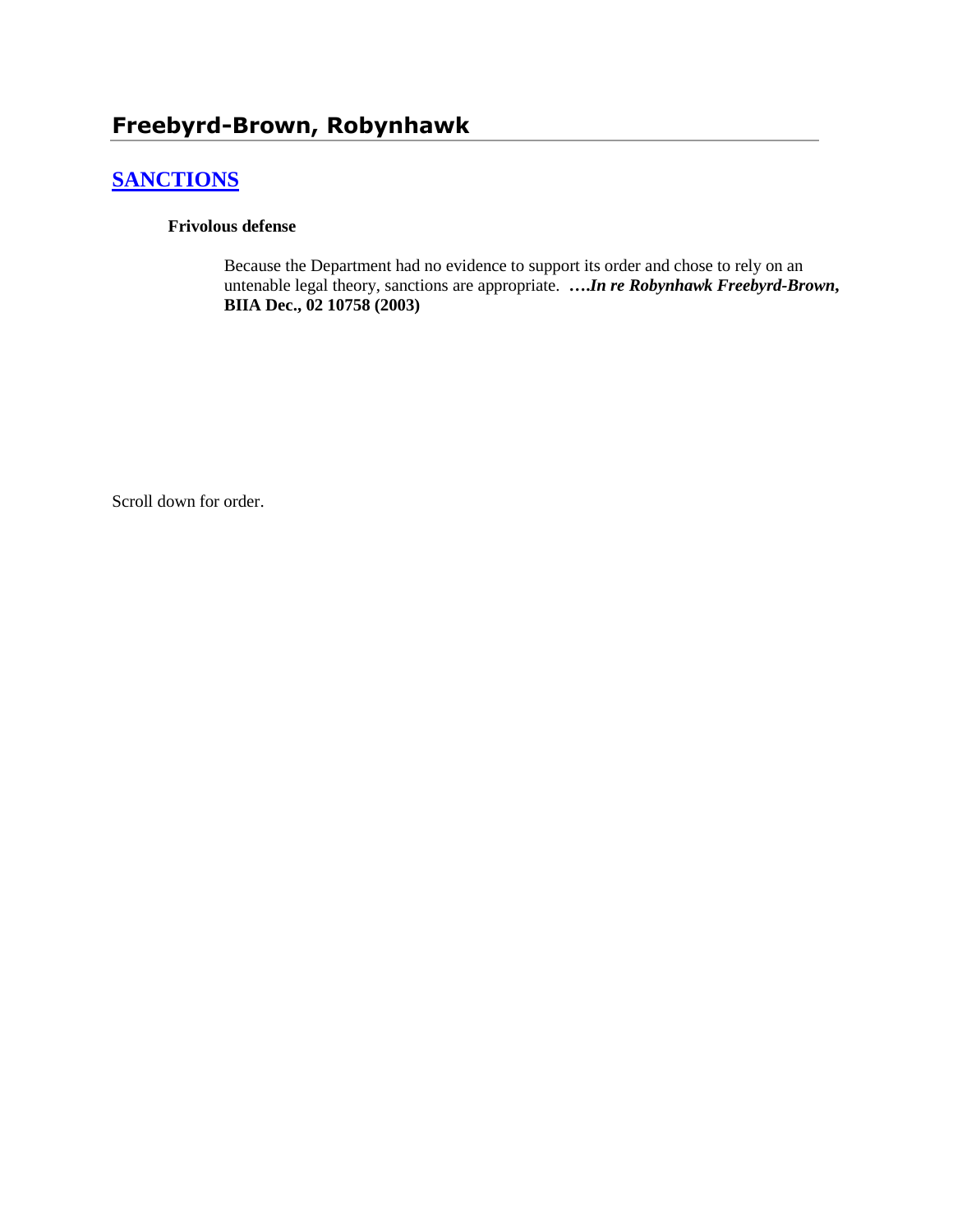#### **BEFORE THE BOARD OF INDUSTRIAL INSURANCE APPEALS STATE OF WASHINGTON**

**)**

**) ) )**

#### **IN RE: ROBYNHAWK FREEBYRD-BROWN ) DOCKET NO. 02 10758**

#### **CLAIM NO. Y-395626**

#### **ORDER GRANTING MOTION FOR SANCTIONS**

The claimant, Robynhawk Freebyrd-Brown, filed an appeal on February 25, 2002, from an order of the Department of Labor and Industries dated December 21, 2001. The order affirmed an order dated September 27, 2001, that rejected the claim. On December 9, 2002, our industrial appeals judge issued a Proposed Decision and Order, which reversed the Department order of December 21, 2001, and remanded the matter to the Department with directions to allow the claim as an occupational disease and to take such further action as indicated by the law and the facts. On January 14, 2003, having received no petition for review, we issued an Order Adopting Proposed Decision and Order as the Board's final order in this matter. Thereafter, on February 7, 2003, the claimant filed a motion for sanctions under RCW 4.84.185. The statute is authority for an award of expenses, including attorney fees, to a prevailing party in response to a defense that was frivolous and advanced without reasonable cause. After consider of the claimant's motion, the Department's response, and the claimant's reply, we determine that the request for sanctions should be granted.

Ms. Freebyrd-Brown filed this claim as a result of back pain that commenced in the summer of 2001, while working for Del Monte Foods as a fruit sorter. When the back pain became worse, she sought treatment from Charles Sherwood, physical assistant supervised by Judith Page, D.O. Dr. Page testified at hearing and established the basis for allowing the claim as an occupational disease. She indicated that Ms. Freebyrd-Brown had a pre-existing facet condition as L5-S1 that had been aggravated by work activities, resulting in a sacroiliac strain. At the end of the presentation of claimant's case, the Department rested and moved to dismiss the appeal pursuant to CR 41.

The Department's position was that the issue of occupational disease was not before the Board. The Department argued that the only issue before the Board was whether claimant sustained an industrial injury. Because claimant's evidence did not establish an industrial injury, the Department asserted that the appeal must be dismissed. The Department responded to the motion for sanctions with a similar argument. The Department asserted that sanctions are not proper because it believed that this was a claim for an industrial injury and it was not required to defend an occupational disease theory for allowance of the claim.

In support of its motion for sanctions, the claimant relies on the fallacy of the Department's position that this is a claim for an industrial injury and the claimant is precluded from advancing a claim for occupational disease in this appeal. It is well settled that an application for benefits must be viewed as a claim for compensation for either an industrial injury or an occupational disease, and the Department must adjudicate the claim under both theories. *In re Joe Callender, Sr.*, BIIA Dec., 89 0823 (1990); *In re Judith Burr*, Dec., 52,023 (1979) It follows that the Board's scope of review involves whether the claim should be allowed as an industrial injury or an occupational disease. In light of these longstanding Board decisions, the Department's theory for defending the rejection of the claim is without merit.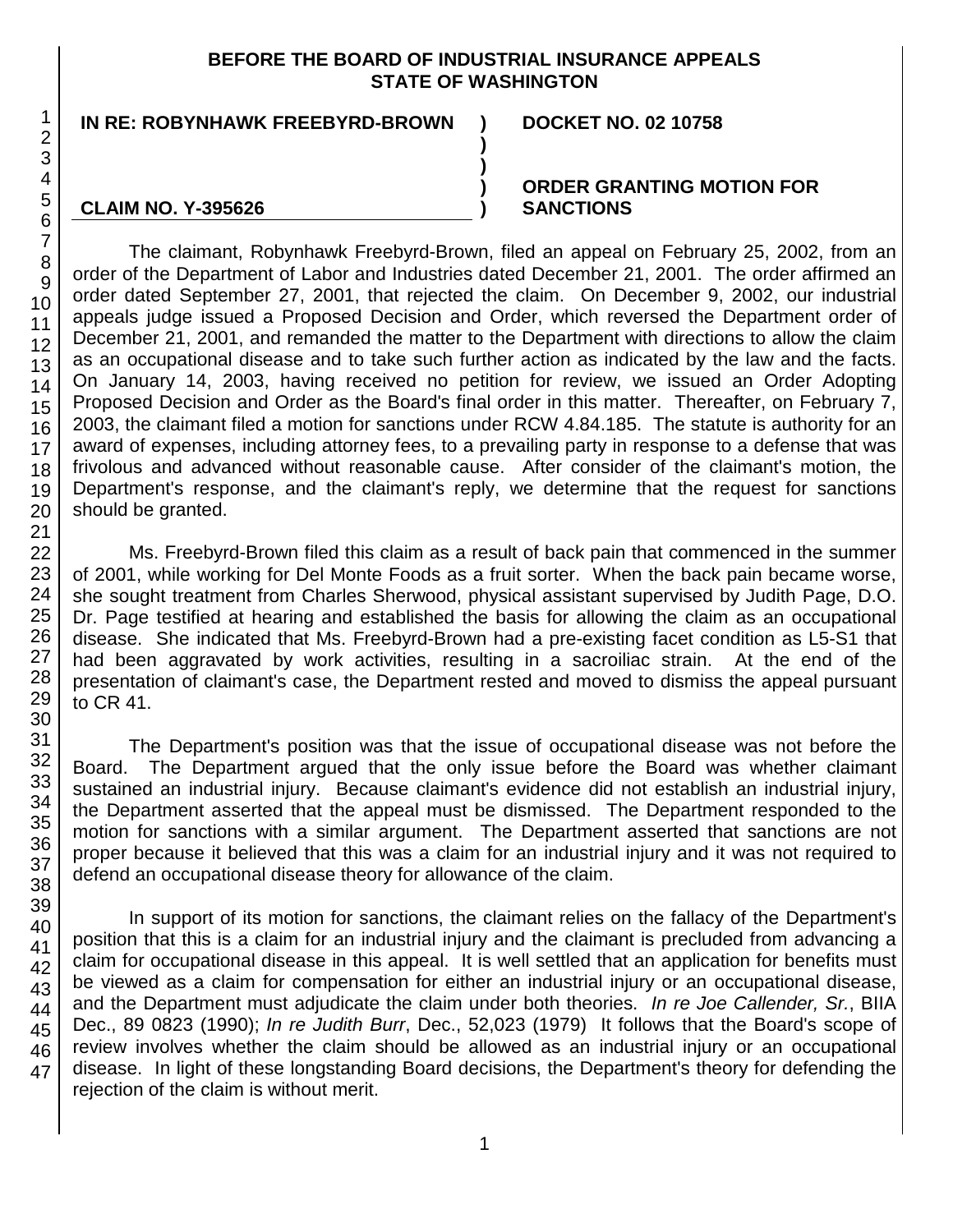Ms. Freebyrd-Brown also argued that the Department rejected the claim without a medical basis. She asserted that the one medical witness identified by the Department, Dr. McLaughlin, had not provided an opinion about her condition until after the Department had denied her claim. The Department did not respond to the assertion that it did not have medical evidence in support of its position. It appears that the Department had no evidence to support the denial of the occupational disease claim.

In addition to the argument that the question of an occupational disease was not before the Board, the Department also responded to the motion by indicating that it was not on notice that the claimant was advancing an occupational disease claim. The record in this matter does not support this assertion. We note that the notice of appeal in this matter was actually filed as a protest with the Department. The Department, in appropriate use of its authority, forwarded the protest to the Board for treatment as an appeal. The letter did not reference either industrial injury or occupational disease theories for the claim. However, our record reflects that the statement of historical facts stipulated to by the parties was amended by our industrial appeals judge to show that the application for benefits alleged an occupational disease or an industrial injury. In addition, the judge's Report of Proceedings dated May 21, 2002 indicates that at a conference held on that date, the major issued preserved by the claimant was whether claimant's occupational disease for a low back condition should be allowed. The Department's assertion that it had no notice that the claimant was advancing an occupational disease claim is disingenuous and is not supported by the record.

Finally, the Department argues that its defense as a whole must be frivolous in order for sanctions to be appropriate. *Biggs v. Vail*, 119 Wn.2d 129 (1992). It asserts that because it was successful in defending against the industrial injury claim, sanctions should not be imposed merely because it was unsuccessful in defense of the rejection of an occupational disease claim. This again is not persuasive in that the Department is defending the rejection of the claim. Based on prior Board decisions, in such a defense a claim can be rejected only if the claimant is unsuccessful in establishing an industrial injury or an occupational disease. For the rejection of the claim to be affirmed, the facts must preclude allowance of the claim based on either theory.

The Department's defense in this matter fits within the criteria for imposing sanctions under RCW 4.84.185. The defense was advanced without reasonable cause. Also, its defense did not include a request to eliminate the Department's obligation to consider a claim under both theories. The Department did not present argument supporting a change in the previous rulings on that issue. The imposition of sanctions is appropriate.

It appears that the Department required the claimant to present evidence in this matter based on a belief that the claimant was limited to presenting evidence on an industrial injury theory for allowance of the claim. This incorrect belief was relied on again to respond to the claimant's motion for sanctions. Because the Department had no evidence to support denial of the claim, has chosen to rely on an untenable legal theory for its motion to dismiss, and its response to the motion for sanctions, the motion for sanctions is granted.

In support of its motion, the claimant's attorney established that he spent 15 hours in furtherance of this appeal and that the fair value of his time is \$150 per hour. The claimant was also required to expend \$479.68 in costs related to her appeal. The total award for fees and costs,